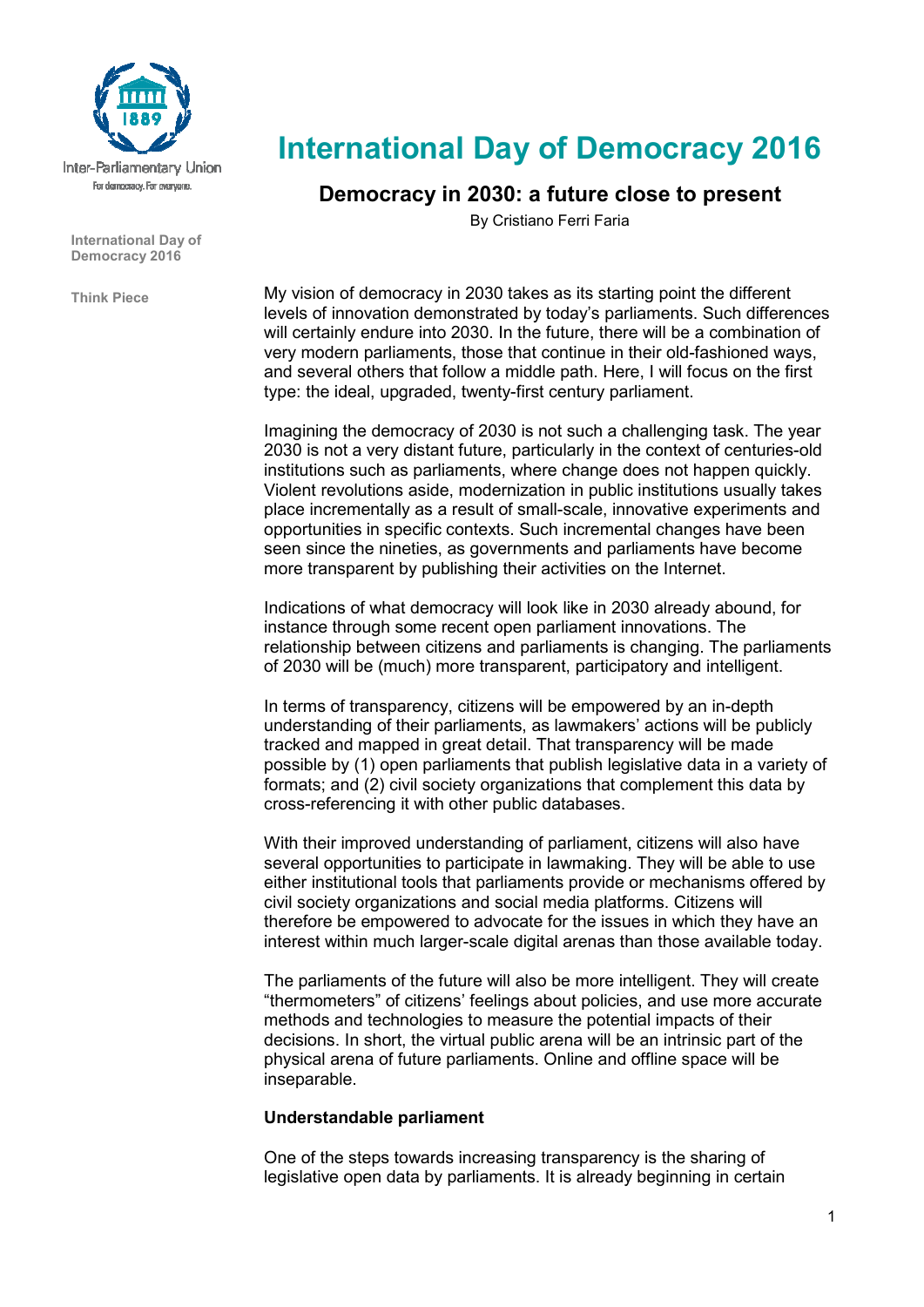places, but will be consolidated in most countries by 2030. Establishing publicly available datasets about every detail of the law-making process and parliamentarian behaviour will allow civil society organizations, academia and companies to use that data freely, cross-reference it with other public data and link it to other sources of knowledge at multiple levels.

In addition to the institutional portals that parliaments maintain, citizens will have access to accurate legislative information provided by several noninstitutional platforms. It will be presented from a variety of perspectives in accessible, user-friendly, visually attractive and fun graphic forms. Understanding and tracking legislative issues will be much easier than it is today: it will be a commodity.<sup>1</sup> Smart parliaments will accept that they no longer have a monopoly over legislative information and will function as hubs in this multi-stakeholder process. If they do not, other organizations and networks will perform this function in their place, and parliaments will lose their importance as information providers.

Such a process will also help put an end to manipulative parliamentarian techniques. Those include the excessive use of rhetoric to obscure facts and actions, which is still very common today. The gap between what parliamentarians say and what they actually do will be more visible and more easily detected. Consequently, evaluations of parliamentary behaviour will be based on effective monitoring of actions rather than on charismatic but empty speeches.

#### **Citizen-lawmaker**

l

Progress towards increased citizen participation in law-making around the world has been uneven and patchy at best. Some parliaments have developed institutional participatory portals to engage their citizens in the law-making process. Others have focused on stimulating their parliamentarians to discuss public policies through social media channels or the interactive portals of civil society. $2$  Both approaches lead to more open attitudes among parliamentarians as they receive citizens' suggestions – regardless of the channel – and incorporate elements of them into the drafting process. In 2030, this open, participatory law-making process will be the rule, and not the exception as it is today.

In 2030, parliaments rich in ICT resources will be capable of building, maintaining and evolving their own institutional portals. However, many parliaments will use social media platforms and participatory portals run by civil society as the main channels for connecting citizens and parliamentarians. Consequently, parliaments, civil society organizations and companies will develop technologies and techniques for aggregating and filtering policy discussions across those diverse channels. The most

<sup>&</sup>lt;sup>1</sup> Several parliaments provide open data on their websites. The Chilean National Congress and the State of New York's Senate House are two examples of parliaments providing among the most substantial information.

 $2$  For example, in Brazil there are (a) institutional participatory portals, such as the Senate's *e-Cidadania* portal and the Chamber's *e-Democracia* platform; (b) civil society portals, such as *VotenaWeb*; and (c) millions of Brazilians discussing policies on Facebook and Twitter.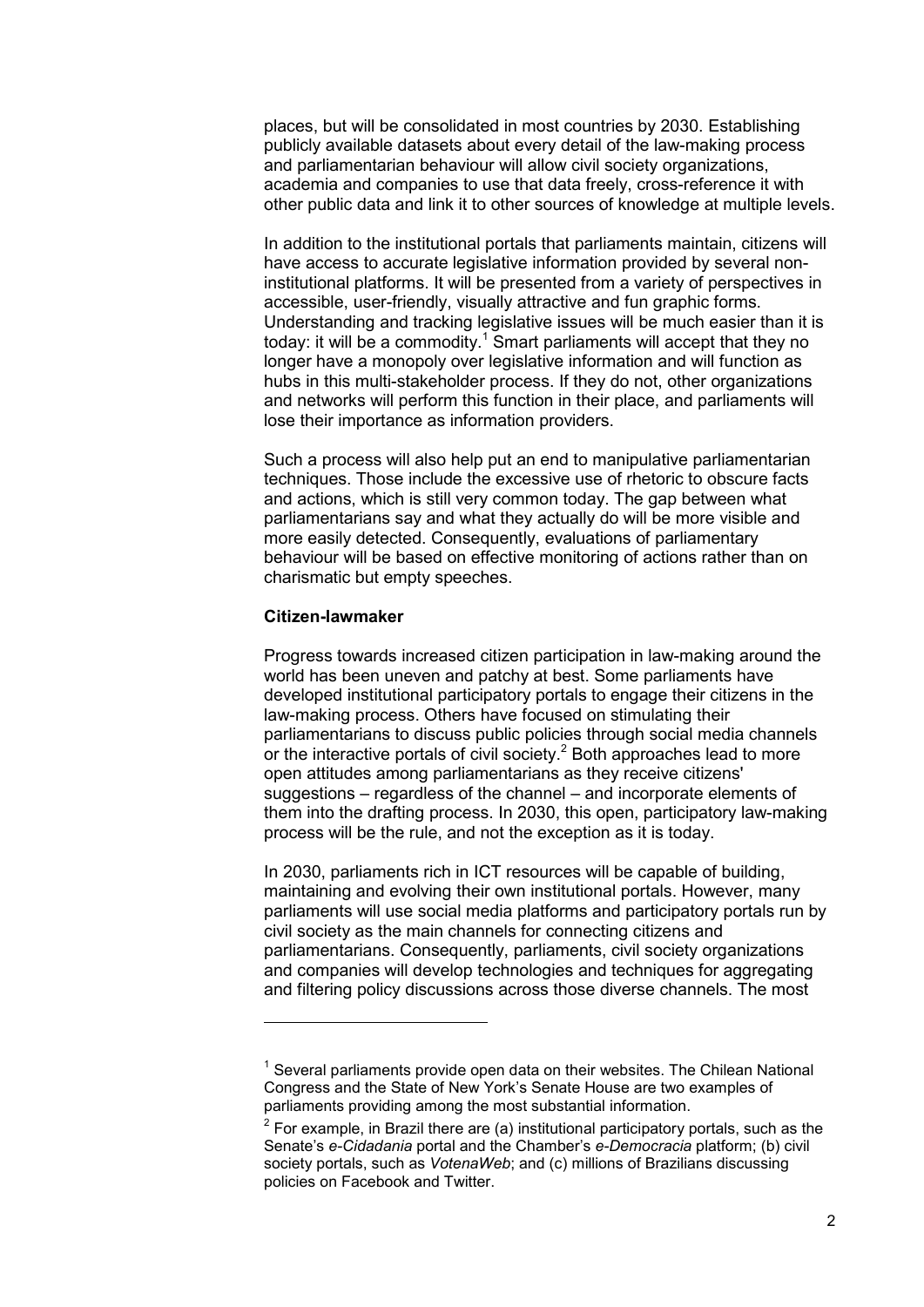effective mechanism will likely be one that finds a way to synchronize the various forms and virtual arenas of participation in law-making. This will give parliamentarians access to summarized and comprehensible maps of how the overall population – or a great part of  $it$  – feels about specific policies.

Citizens will be certified and registered when they log in to participatory portals, and parliaments will be allowed access to certain information from citizens' profiles. In this way, parliamentarians will also have access to accurate data on citizens' opinions on past policy issues. For example, parliaments will know whether female citizens from the north of the country think similarly to those in the south; or what teachers think about a new education policy compared to the views of the parents of elementary school children.

#### **Social advocacy**

In 2030, civil society will be more engaged, not only in discussing policies, but also in lobbying in the virtual world. Most legislative deliberations will begin online, with parliamentarians participating in the process. There is in fact a chance that the parliaments of the future will become mere validators or executors of decisions taken on the Internet.

Thematic groups and networks in civil society will be very influential. They will have the significant power of mobilizing and leading millions of citizens towards certain points of view. In such a context, the physical space of parliaments will become less relevant than it is today. Powerful interest groups that employ traditional lobbying methods to advocate their causes will adapt to that system. However, such groups, which currently take advantage of their special, non-transparent access to lawmakers, will slowly lose their power of influence. That is because virtual lobbying presents a more transparent alternative to their traditional, face-to-face, closed-door, meeting-based lobbying.

New civil society leaders will emerge as they take advantage of Internet shortcuts to gain influence. As a result, some causes of minority groups may be adopted and carried forward by well-known, credible, influential leaders. That may give those causes increasing relevance in the legislative agenda. In 2030, political power will be in the hands of those who are credible in online spaces, regardless of whether they are politicians or citizens.

At the same time, certain groups will also use virtual lobbying strategies to block causes that they do not want on the legislative agenda. They will continue to use the strategy – which is common today – of creating confusion and misunderstanding in virtual spaces. However, 2030 will see improved systems for validating and filtering messages. Data journalists and academics will work to discredit and consequently reduce the impact of inaccurate and false messages on the Internet. Credibility will be critical in 2030.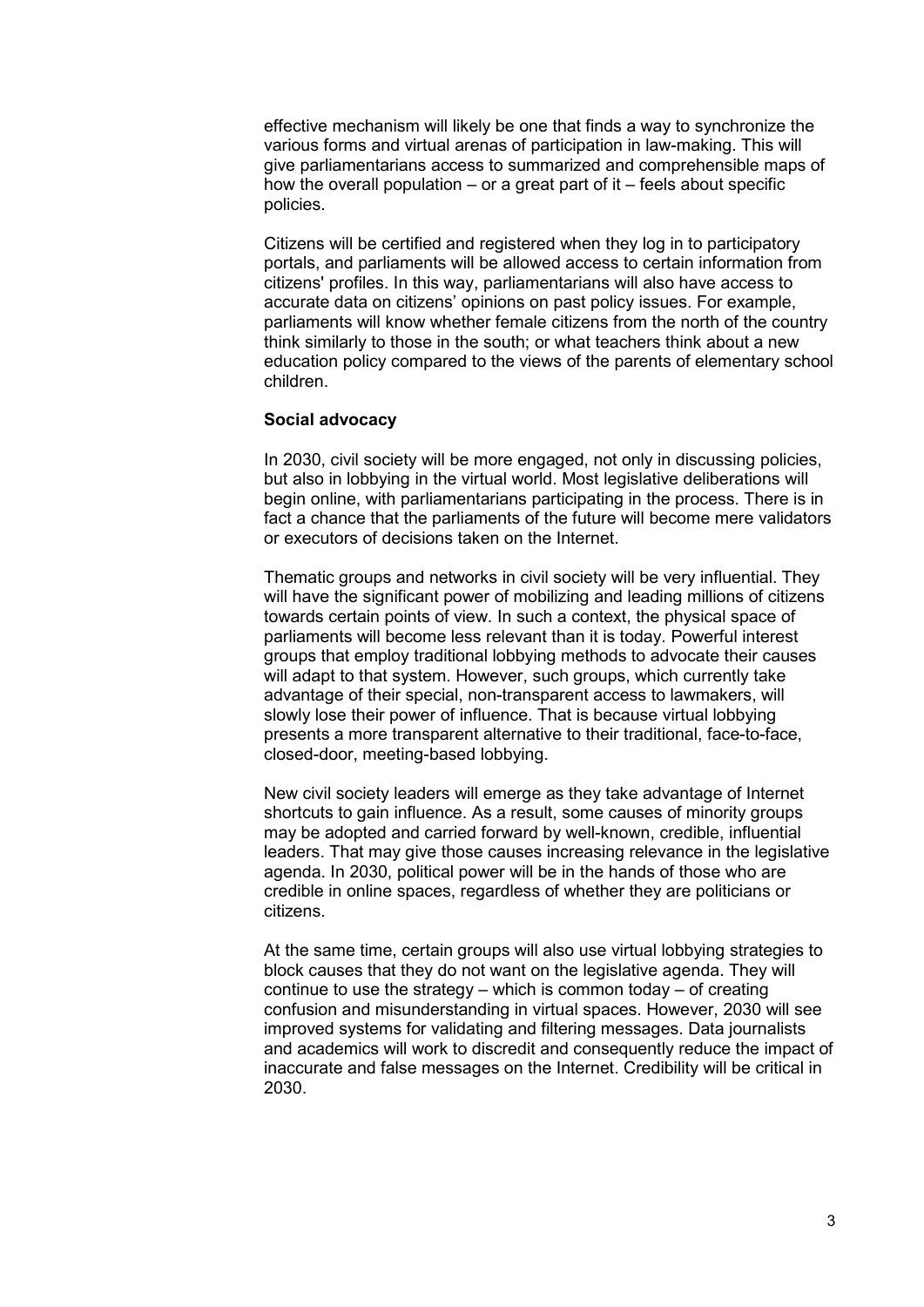#### **Legislative intelligence**

l

The technology and methodological instruments available in 2030 will make it possible to predict the social, economic, political and environmental impact of policies as they are deliberated in parliament. Several countries and regions have already adopted such methods, including Portugal, the United Kingdom, the United States and the European Union. In 2030, these methods will be more elaborate and accurate, and they will incorporate a new tool: crowdsourcing.

In this sense, future technologies would allow data use to project the impact of, for example, a new city transit rule. In addition, smart parliaments would make use of collective intelligence systems to gather experience-based opinions across the spectrum of professionals, specialists and citizens potentially affected by the new rule. $3$  In this example, city traffic officers, engineers, environmentalists and citizens would be invited to give feedback to parliament on the potential negative and positive effects of the proposed policy.

Consequently, parliaments will have accurate projections at their disposal for each possible alternative of a draft policy. This information will be highly relevant to the related political deliberation. However, there is a significant risk that this intelligence could be used to support causes that are not in the public interest. If not made public, such intelligence has the potential to reinforce the information divide that has privileged certain elite groups for centuries.

On the other hand, parliaments can develop this kind of intelligence by nurturing a collaborative relationship with citizens. In this way, parliaments can increase the legitimacy and effectiveness of their policy decisions, while also generating natural publicity that will facilitate the subsequent law enforcement process. For parliaments functioning under a presidential system, this kind of intelligence will be critical to maintaining their power in relation to the executive branch and will continue to be essential for checks and balances.

Another essential element in this process is an improved connection between the information systems of parliaments and justice systems. Bad laws have hazardous effects on society, such as legal uncertainty for citizens, excessive trials in court, and many other negative material and psychological impacts.

In 2030, smart parliaments will reduce the mistakes caused by bad laws. With improved links to the justice system, parliaments will be able to quickly correct bugs in problematic laws as soon as manifestations of those bugs reach the courts. In 2030, parliaments will be under greater pressure to change bad laws quickly, and so avoid the long-term difficulties they can create.

4

 $3$  Martyn Dorey and Stephen Ozanne describe such an experiment, conducted in Saint Peter Port, which simulated the potential effects of a new transit norm before being approved and enacted. See https://www.youtube.com/watch?v=0nT7EuN5GX4